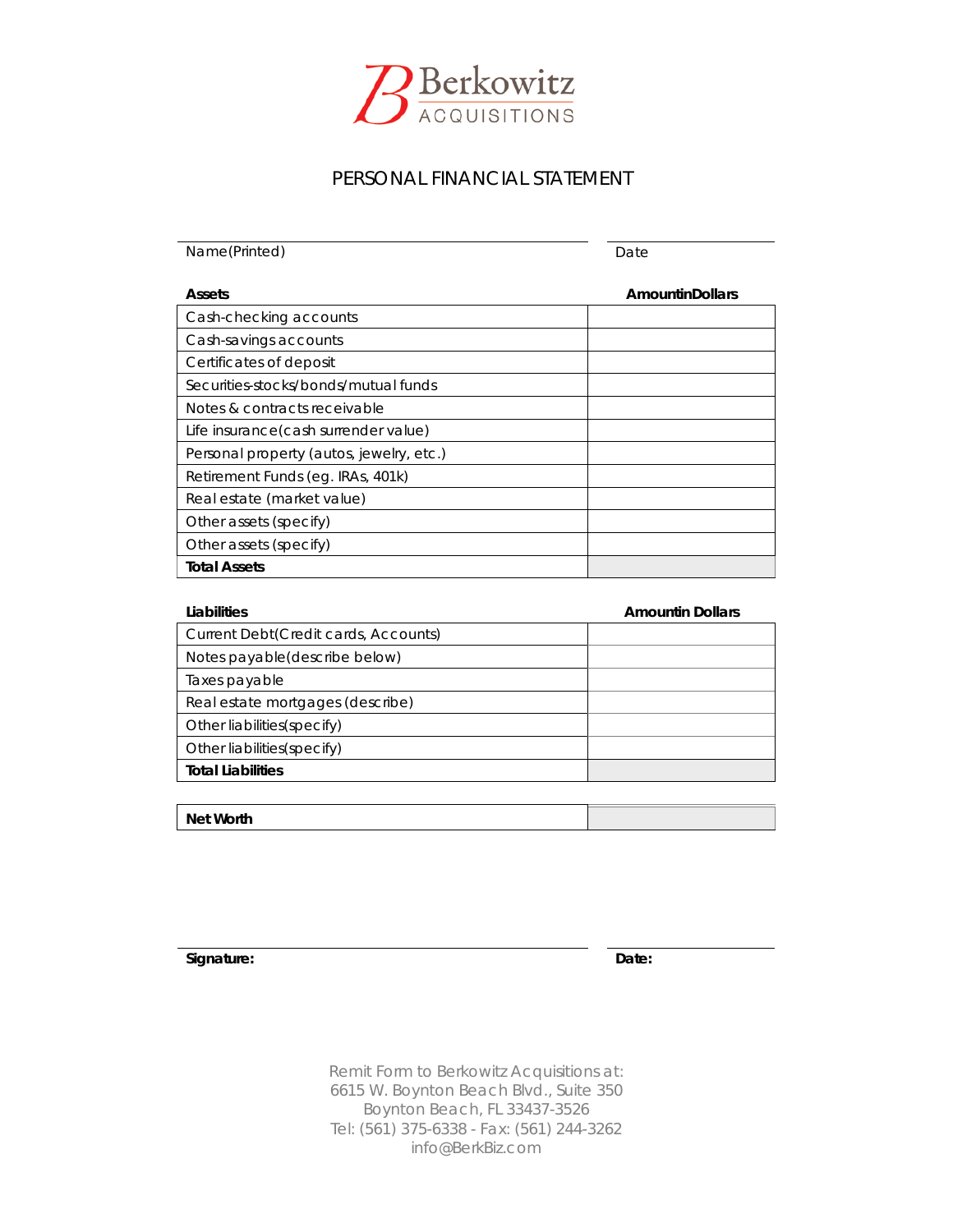

# DETAILS

### Asset Details:

*Notes and contracts held*

| From Whom Owing | Original<br>Amount | Original<br>Date | Monthly<br>Payment | Maturity<br>Date | History/<br>Purpose | Balance<br>Owing |
|-----------------|--------------------|------------------|--------------------|------------------|---------------------|------------------|
|                 |                    |                  |                    |                  |                     |                  |
|                 |                    |                  |                    |                  |                     |                  |
|                 |                    |                  |                    |                  |                     |                  |
|                 |                    |                  |                    |                  |                     |                  |
|                 |                    |                  |                    |                  |                     |                  |
|                 |                    |                  |                    |                  |                     |                  |
| Total           |                    |                  |                    |                  |                     |                  |

### *Securities/stocks/bonds/mutual funds*

| Name of Security | Number of<br>Shares | Cost | Date of<br>Acquisition | Market Value |
|------------------|---------------------|------|------------------------|--------------|
|                  |                     |      |                        |              |
|                  |                     |      |                        |              |
|                  |                     |      |                        |              |
|                  |                     |      |                        |              |
|                  |                     |      |                        |              |
| Total            |                     |      |                        |              |

### *Stock in privately held companies*

| <b>Company Name</b> | Number of<br>Shares | Invested | Est. Market Value |
|---------------------|---------------------|----------|-------------------|
|                     |                     |          |                   |
|                     |                     |          |                   |
|                     |                     |          |                   |
|                     |                     |          |                   |
| Total               |                     |          |                   |

### *Real Estate*

| Description/Location | Amount Owing | <b>Original Cost</b> | Purchase Date | Market Value |
|----------------------|--------------|----------------------|---------------|--------------|
|                      |              |                      |               |              |
|                      |              |                      |               |              |
|                      |              |                      |               |              |
|                      |              |                      |               |              |
|                      |              |                      |               |              |
| Total                |              |                      |               |              |

*Remit Form to Berkowitz Acquisitions at:* 6615 W. Boynton Beach Blvd., Suite 350 Boynton Beach, FL 33437-3526 Tel: (561) 375-6338 - Fax: (561) 244-3262 info@BerkBiz.com